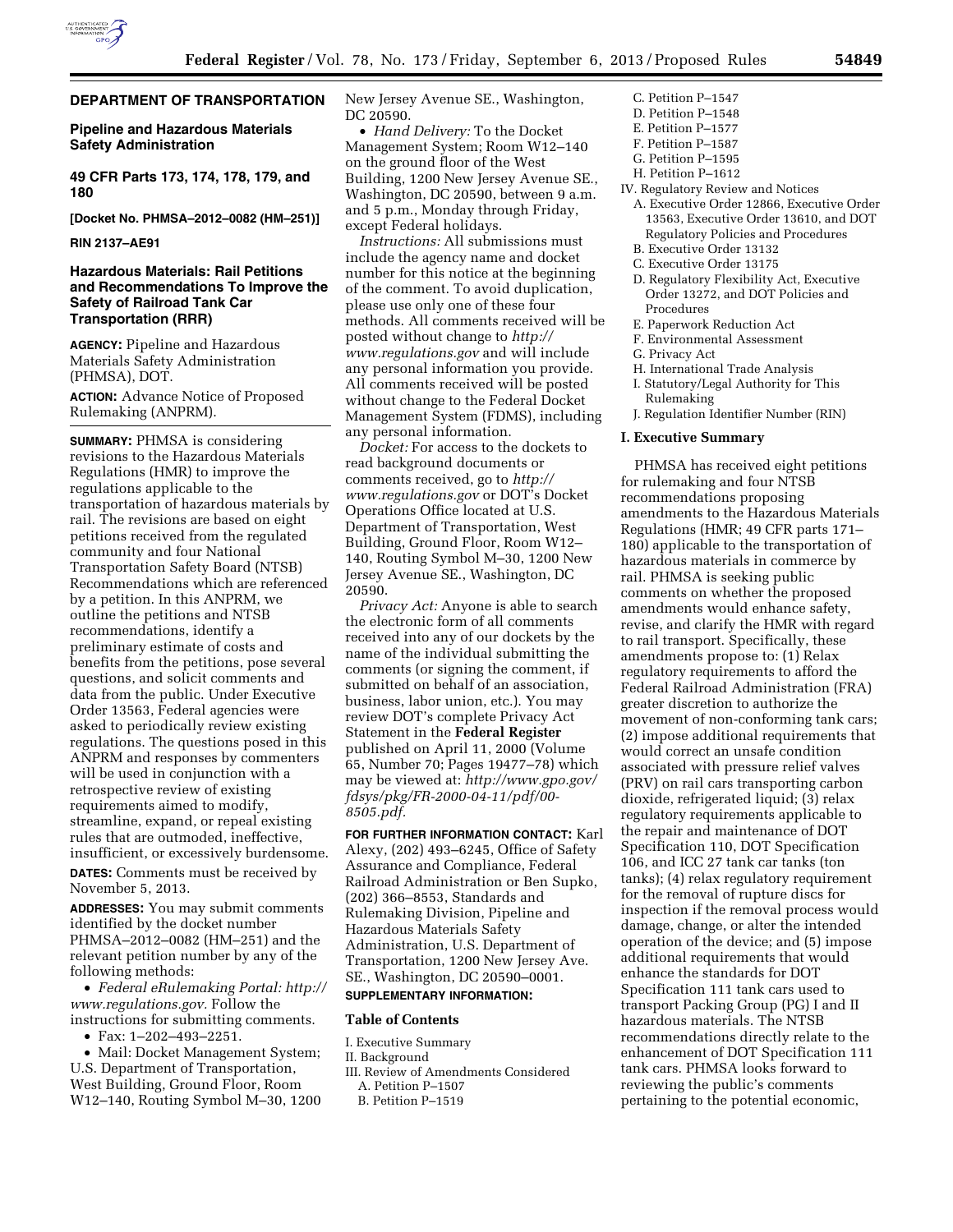environmental, and safety implications of the petitions discussed in this ANPRM. Comments received will be used in our evaluation and development of possible future regulatory actions on issues relating to the transportation of hazardous materials by rail.

Access to the petitions, NTSB Recommendations, and background documents referenced in this ANPRM can be found at *[http://](http://www.regulations.gov) [www.regulations.gov](http://www.regulations.gov)* under Docket No. PHMSA–2012–0082 or at DOT's Docket Operations Office (see **ADDRESSES**). PHMSA requests that commenters note the applicable petition number when submitting comments.

# **II. Background**

Federal hazmat law authorizes the Secretary of DOT (Secretary) to ''prescribe regulations for the safe transportation, including security, of hazardous material in intrastate, interstate, and foreign commerce.'' The Secretary has delegated this authority to PHMSA. 49 CFR § 1.97(b). The HMR, promulgated by PHMSA under the authority provided in Federal hazmat law, are designed to achieve three goals: (1) To ensure that hazardous materials are packaged and handled safely and securely during transportation; (2) to provide effective communication to transportation workers and emergency responders of the hazards of the materials being transported; and (3) to minimize the consequences of an incident should one occur. The hazardous material regulatory system is a risk management system that is prevention-oriented and focused on identifying a safety or security hazard and reducing the probability and quantity of a hazardous material release.

Under the HMR, hazardous materials are categorized by analysis and experience into hazard classes and packing groups based upon the risks that they present during transportation. The HMR specify appropriate packaging and handling requirements for hazardous materials based on this classification, and require a shipper to communicate the material's hazards through the use of shipping papers, package marking and labeling, and vehicle placarding. The HMR also require shippers to provide emergency response information applicable to the

specific hazard or hazards of the material being transported. Finally, the HMR mandate training requirements for persons who prepare hazardous materials for shipment or who transport hazardous materials in commerce.

The HMR also include operational requirements applicable to each mode of transportation. The Secretary has authority over all areas of railroad transportation safety (Federal railroad safety laws, 49 U.S.C. 20101 et seq.), and has delegated this authority to FRA. 49 CFR 1.89. Pursuant to its statutory authority, FRA promulgates and enforces a comprehensive regulatory program (49 CFR parts 200–244) to address railroad track; signal systems; railroad communications; rolling stock; rear-end marking devices; safety glazing; railroad accident/incident reporting; locational requirements for the dispatch of U.S. rail operations; safety integration plans governing railroad consolidations; merger and acquisitions of control; operating practices; passenger train emergency preparedness; alcohol and drug testing; locomotive engineer certification; and workplace safety. FRA inspects railroads and shippers for compliance with both FRA and PHMSA regulations. FRA also conducts research and development to enhance railroad safety.

As a result of the shared role in the safe and secure transportation of hazardous materials by rail, PHMSA and FRA work very closely when considering regulatory changes. The issues being considered under this ANPRM are derived from petitions submitted to PHMSA by its stakeholders. The Administrative Procedure Act (APA) requires Federal agencies to give interested persons the right to petition an agency to issue, amend, or repeal a rule. (5 U.S.C. 553(e)). In accordance with PHMSA's rulemaking procedure regulations, interested persons may ask PHMSA to add, amend, or repeal a regulation by filing a petition for rulemaking along with information and arguments that support the requested action. (49 CFR Part 106). On average, thirty petitions for rulemaking are submitted to PHMSA annually by the regulated community, in accordance with § 106.95. The eight petitions included in this ANPRM are applicable to the transportation of

hazardous materials by rail and have been reviewed by PHMSA and FRA representatives.

In this ANPRM, PHMSA is seeking public comment to obtain the views of those who are likely to be impacted in any way by the changes proposed in the petitions, including those who are likely to benefit from, be adversely affected by, or potentially be subject to additional regulation. Additionally, we seek comments on the four NTSB recommendations that are specifically referenced by Petition P–1587. This ANPRM will provide an opportunity for public participation in the development of regulatory amendments, and promote greater exchange of information and perspectives among the various stakeholders. This additional step is intended to lead to more focused and well-developed proposals that reflect the views of all relevant parties.

In addition to this ANPRM, FRA published a notice on July 18, 2013 (78 FR 42998) announcing a PHMSA and FRA public meeting scheduled for August 27–28, 2013, from 8:30 a.m. until 5:00 p.m., in the DOT Conference Center, 1200 New Jersey Avenue SE., Washington, DC 20590. The meeting was focused on operational factors that affect the safe transportation of hazardous materials by rail. During the meeting, we asked for input from stakeholders and interested parties. The meeting agenda was included in the public docket for this rulemaking. PHMSA requested comments on the relationship between the items identified in the agenda and the petitions, recommendations, and standards addressed in this rulemaking.

#### **III. Review of Amendments Considered**

This ANPRM is based on Petitions P– 1507, P–1519, P–1547, P–1548, P–1577, P–1587, P–1595, and P–1612 and NTSB Recommendations R–12–5, R–12–6, R– 12–7, and R–07–4. Petition P–1587 directly references NTSB Recommendations R–12–5, R–12–6, R– 12–7, and R–07–4. Additionally, NTSB Recommendations R–12–5 and R–12–6 directly relate to and reference petition P–1577. The following table provides a brief summary of the petitions and NTSB Recommendations addressed in this ANPRM:

| Petition/<br>recommendation | Party submitting petition                         | Summary                                                                                                                                                                                                                                  |
|-----------------------------|---------------------------------------------------|------------------------------------------------------------------------------------------------------------------------------------------------------------------------------------------------------------------------------------------|
|                             |                                                   | Revise the wording of §174.50 to afford FRA greater discretion in authorizing car<br>movement.                                                                                                                                           |
| $P-1519$                    | The Compressed<br>Gas<br>Association<br>$(CGA)$ . | Revise § 173.314 Note 5 to clearly indicate that the liquid portion of the gas must<br>not completely fill the tank prior to reaching the pressure setting of the regu-<br>lating valves or the safety relief valve, whichever is lower. |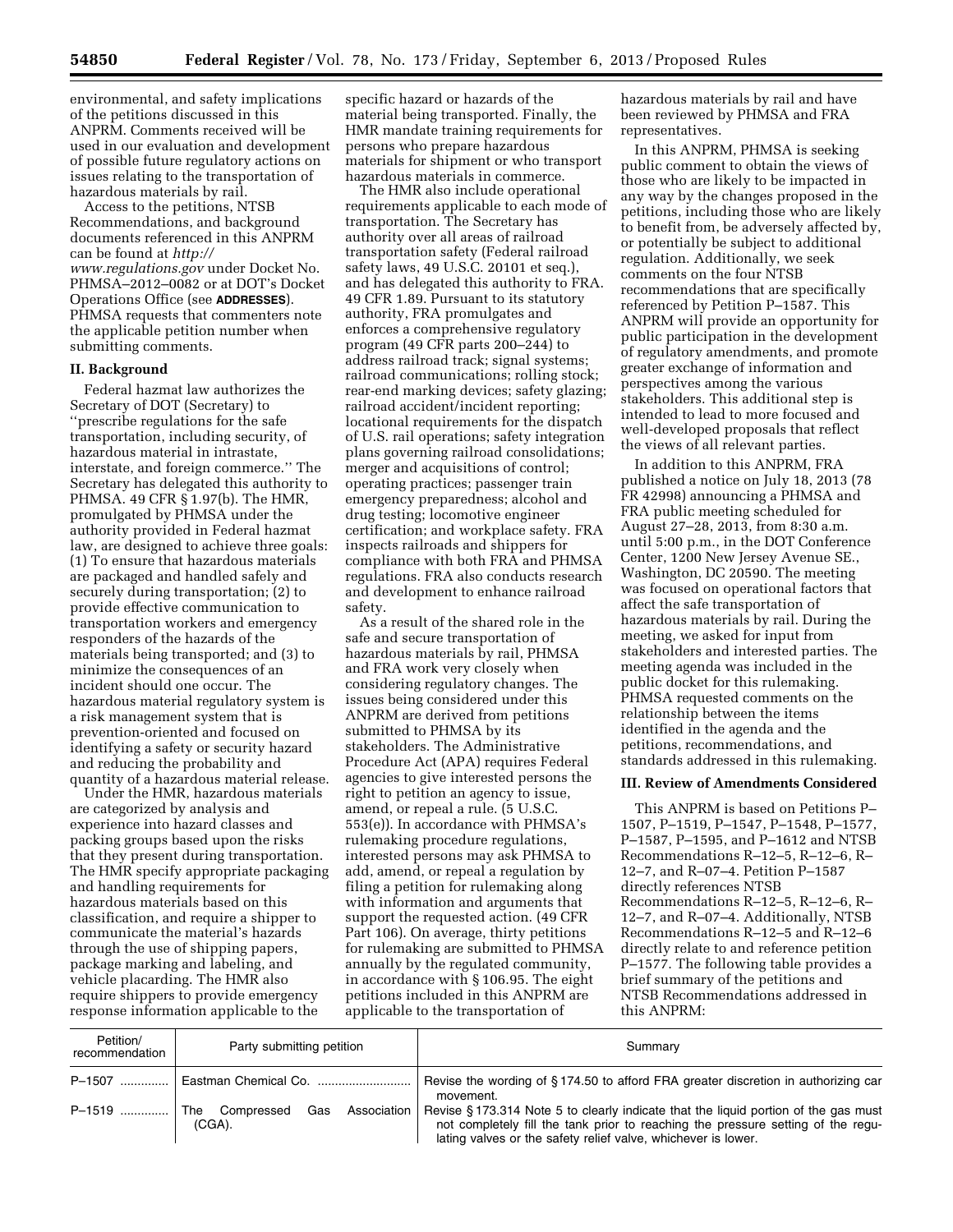| Petition/<br>recommendation | Party submitting petition                                                                   | Summary                                                                                                                                                                                                                                                                                                                                                       |
|-----------------------------|---------------------------------------------------------------------------------------------|---------------------------------------------------------------------------------------------------------------------------------------------------------------------------------------------------------------------------------------------------------------------------------------------------------------------------------------------------------------|
|                             | P-1547    Carroll Welding Supply                                                            | Revise the ton tank repair, maintenance, and marking regulations for consistency<br>with existing regulations for DOT 3-series cylinders since ton tanks share more<br>in common with these cylinders than tank cars.                                                                                                                                         |
|                             | P-1548    American Chemistry Council (ACC)                                                  | Proposes a change to the wording in §173.31(d)(1)(vi) intended to prevent dam-<br>age or loss of effectiveness of rupture discs removed from their initial place-<br>ment in the relief device by adding language that would except them from re-<br>moval if the inspection itself would damage, change, or alter the intended oper-<br>ation of the device. |
| P-1577    Association       | of American Railroads<br>$(AAR)$ .                                                          | Proposes a new standard for newly-constructed DOT Specification 111 tank cars<br>used to transport PG I and II materials.                                                                                                                                                                                                                                     |
| P-1587                      | Village of Barrington, Illinois and The<br>Regional Answer to Canadian Nation.              | Stresses the importance of adopting P-1577 for newly-constructed and existing<br>DOT Specification 111 tank cars in accordance with NTSB Recommendations<br>R-12-5 and R-12-6. In addition, the petition urges PHMSA to adopt NTSB<br>Recommendation R-07-4.                                                                                                  |
|                             | P-1595    ACC, American Petroleum Institute (API)<br>and The Chlorine Institute, Inc. (CI). | Proposes that PHMSA apply requirements related to top fittings protection, re-<br>closing pressure relief devices, and head and shell thickness requirements as<br>suggested in P-1577 and P-1587 for DOT Specification 111 tank cars used to<br>transport ethanol and crude oil in PG I and II.                                                              |
|                             | P-1612    API, ACC, CI, and The Renewable Fuels<br>Association (RFA).                       | The Petitioners request that PHMSA separate new tank car regulatory require-<br>ments from any potential retrofits for the timely adoption of revised regulatory<br>requirements for the construction of new DOT Specification 111 tank cars used<br>for the transportation of ethanol and crude oil.                                                         |
|                             |                                                                                             | With the assistance of the FRA, require that railroads immediately provide to<br>emergency responders accurate, real-time information regarding the identity<br>and location of all hazardous materials on a train.                                                                                                                                           |
|                             |                                                                                             | Require that all newly-manufactured and existing general service tank cars au-<br>thorized for transportation of denatured fuel ethanol and crude oil in PGs I and<br>II have enhanced tank head and shell puncture resistance systems and top fit-<br>tings protection that exceed existing design requirements for DOT Specification<br>111 tank cars.      |
|                             |                                                                                             | Require that all bottom outlet valves used on newly-manufactured and existing<br>non-pressure tank cars are designed to remain closed during accidents in<br>which the valve and operating handle are subjected to impact forces.                                                                                                                             |
|                             |                                                                                             | Require that all newly-manufactured and existing tank cars authorized for trans-<br>portation of hazardous materials have center sill or draft sill attachment designs<br>that conform to the revised Association of American Railroads' design require-<br>ments adopted as a result of Safety Recommendation R-12-9.                                        |

Each petition is discussed in detail below. Each description includes a summary of the petition, including the regulatory solution proposed by the petition; based on the petition, costs and benefits associated with the granting the action requested by the petitioner; and a request for comments including specific questions regarding each petition. Additionally, the discussion of P–1587 includes a brief summary of the NTSB accident report which resulted in the issuance of Recommendations R– 12–5 through R–12–8 to PHMSA and reiterates the reasons for the issuance of Recommendation R–07–4. The petitions and NTSB accident report are included in the public docket for this rulemaking.

#### *A. Petition P–1507*

# Summary

In Petition P–1507, the Law Offices of McCarthy, Sweeney & Harkaway, P.C., on behalf of Eastman Chemical Co., propose that the wording of § 174.50 be changed to afford FRA greater discretion in authorizing car movement. Eastman Chemical Co. asserts that adherence to the regulation impedes the flow of

commerce because all non-conforming bulk packagings, regardless of the safety risk, require a movement approval. Nonconforming conditions that are a relatively minor risk require the same approval application and evaluation process as a non-conforming condition that poses a clear and significant risk. For example, many low risk movement approvals are provided for tank cars that have a defective bottom outlet valve, but have been cleaned and purged to remove any potential hazard in transportation. Other common low-risk examples are jacketed tank cars with damage solely to the jacket causing a violation of the requirement for the jacket to be weather tight. An example of a high-risk approval is one that is issued for a hole or crack in the tank car shell or head.

The petitioner suggests revising § 174.50 to provide FRA greater discretion in authorizing car movement. Currently, § 174.50 provides that:

A leaking non-bulk package may not be forwarded until repaired, reconditioned, or overpacked in accordance with § 173.3 of this subchapter. Except as otherwise provided in this section, a bulk packaging that no longer

conforms to [the HMR] may not be forwarded by rail unless repaired or approved for movement by the Associate Administrator for Safety, Federal Railroad Administration.

Eastman Chemical Co. petitions PHMSA to add language that enables FRA to publish guidance on specific elements of non-conformity that would not require a movement approval by the Associate Administrator for Railroad Safety.

#### Costs and Benefits

PHMSA considers the action requested by this petition to be deregulatory in nature. The petition did not identify specific costs and benefits. However, FRA has recently modified its movement approval process to minimize burdens without decreasing safety. On February 22, 2011, FRA hosted a public meeting and solicited comments on the one-time movement approval (OTMA 1) process to address the increasing number of requests for OTMAs, which slowed processing

<sup>1</sup> Detailed information regarding FRA's OTMA program is available at the following URL: *[http://](http://www.fra.dot.gov/eLib/Details/L04692) [www.fra.dot.gov/eLib/Details/L04692](http://www.fra.dot.gov/eLib/Details/L04692)*.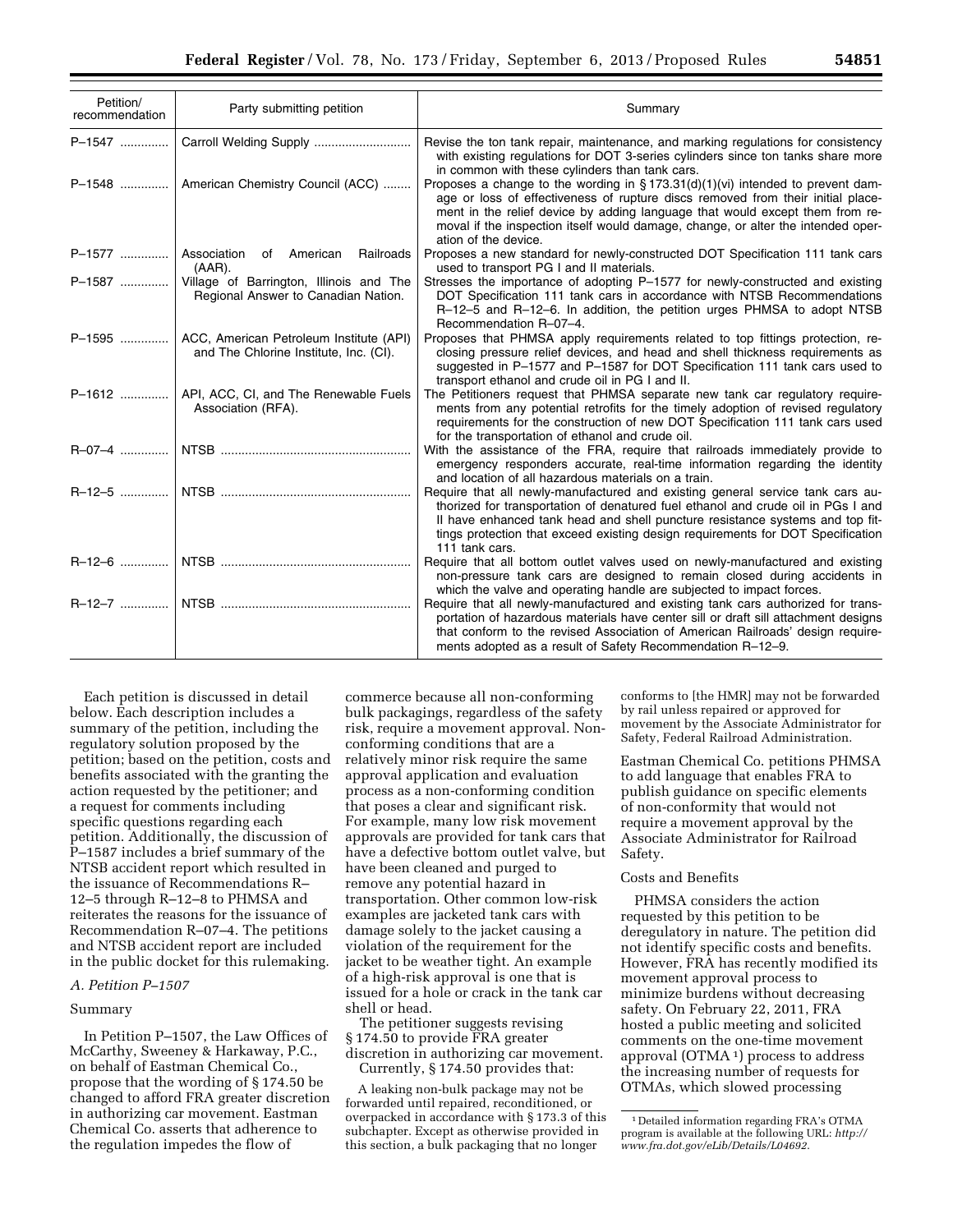time.2 The basis for the meeting was the increasing volume of approvals issued annually. FRA issued 380 movement approvals in calendar year (CY) 2007, 444 in CY 2008, 645 in CY 2009, and 906 in CY 2010. These approvals covered a broad range of nonconformity, such as service equipment, tank shell, or lining failures; overloaded packagings; jacket, tank car shell, or head damage; stub sill weld cracks; failures of heater coils or thermal protection systems; tank cars overdue for required tests; etc.

Following FRA's public meeting, PHMSA and FRA conducted a peer review panel, which audited FRA's OTMA program. The audit highlighted the range and frequencies of various defective conditions and identified those defects that pose a lesser safety risk. The panel and comments received during the public meeting recommended that FRA focus its resources on serious safety concerns while allowing for more efficient handling of OTMAs.

FRA subsequently revised its OTMA program with the goal of making the system more efficient and allowing better monitoring of non-conformance. Specifically, on January 31, 2012, FRA published Hazardous Materials Guidance (HMG)—127 (77 FR 10799), which provides a standardized procedure developed by FRA to make the OTMA process more consistent and efficient. While an applicant isn't ''required'' to follow the procedure and provide the needed information to perform a proper safety analysis, failure to do so could cause significant delays in processing time, or may result in a denial of the application. Applicants are highly encouraged to use the procedure to expedite the FRA review and approval process.

#### Comments and Questions

PHMSA requests comments on P– 1507. Please provide comments and data on the costs and benefits, as well as environmental and small businesses impacts, of granting the action requested by the petitioner. PHMSA specifically requests comments on the following questions:

• In what ways has the January 31, 2012, publication of HMG–127 by FRA satisfactorily addressed the petitioner's proposed revisions; and, in what ways is the issuance of HMG–127 inconsistent with regard to the petitioner's proposed revision?

• What evidence would help FRA quantify the benefits and costs of the current approval process? For example, what is the average time an applicant typically waits to obtain a final determination from FRA on a request for approval? What are the economic effects of this waiting period?

• How could FRA increase the benefits of HMG–127 and of the OTMA program in general?

• Has the petitioner's proposed revision been studied to determine reasonably foreseeable environmental and human health effects?

• Are there economic benefits or costs of including certain commonly issued Approvals into the regulations? If so, is there evidence to help FRA quantify those benefits and costs?

• What are some potential alternatives to the current approval process and HMG–127 that could further maximize benefits and minimize costs? What data is available to help quantify the benefits and costs of these alternatives?

Please note the applicable petition number in your submission. A copy of the petition is available in the public docket for this ANPRM, to view go to *<http://www.regulations.gov>* or DOT's Docket Operations Office (see **ADDRESSES** section above).

# *B. Petition P–1519*

# Summary

In Petition P–1519, the CGA asserts the current wording of § 173.314 Note 5 permits the operation of tank cars designed and constructed for the transportation of carbon dioxide, refrigerated liquid, in an unsafe condition. This is the second petition submitted by the CGA on this topic. PHMSA rejected the previous petition because of a lack of information supporting the assertion. The focus of the petition is that, if loaded in accordance with § 173.314 Note 5, a tank car transporting carbon dioxide, refrigerated liquid, could become shell full prior to the internal pressure exceeding the actuation pressure of the PRV and/or the regulating valves. This condition may result in clogging of the PRV, leading to lowering of the flow capacity of the valve and possibly extreme hydraulic pressure. CGA petitions PHMSA to revise § 173.314 Note 5 to clearly indicate that the liquid portion of the gas must not completely fill the tank prior to reaching the pressure setting of the regulating valves or the safety relief valve, whichever is lower.

# Costs and Benefits

PHMSA believes that the action requested by this petition might have safety benefits, but add additional regulatory burden. However, PHMSA has not conducted an analysis of the possible actions that could result from this petition. The intent of this ANPRM is to gather relevant safety and economic data from the public regarding changes proposed in the petition. PHMSA notes that the petition did not provide data demonstrating manifestation of this potential problem. However, in analyzing the petition from a technical perspective, PHMSA and FRA engineers agree, theoretically, CGA's assertion that a shell full condition may result in clogging of the PRV, leading to lowering of the flow capacity of the valve and possibly extreme hydraulic pressure, is correct. The valve capacity remains the same. However, the capacity is based on the flow of vapor. In the case of carbon dioxide, refrigerated liquid, three phase flow is possible and the valve does not have the capacity to vent vapor, liquid, and solid. This is a result of adiabatic flash evaporation or auto-refrigeration. Assume a compressed gas that is under pressure and at a temperature above its boiling point. When the pressure is released (returning to atmospheric pressure), the temperature of the compressed gas will drop to its boiling point, in the case of carbon dioxide this is  $-109^{\circ}$ F (sublimation point), which is below the freezing point of water. The water in the atmosphere freezes and clogs the valve. There is also a phase change in which the vapor changes to solid or liquid (depending on the pressure along the flow path). This is a fairly common concern during the unloading process for carbon dioxide, refrigerated liquid.

The cost of incorporating the proposed change will be a slightly lower payload to the affected entities, which include shippers of carbon dioxide. Initial FRA calculations suggest a 1–2 percent decrease in payload, which in turn will require 1–2 additional trips per 100 shipments.3 The anticipated benefit may be additional safety in the transportation of carbon dioxide, refrigerated liquid.

#### Comments and Questions

PHMSA requests comments on P– 1519. Please provide comments and data on the costs and benefits, as well as environmental and small businesses

<sup>2</sup>To view the meeting notice and transcript go to *<http://www.regulations.gov>* and search for ''FRA– 2011–0004.''

<sup>3</sup>Assume 20,000 gallon payload. Decrease payload by  $2\% = 19,600$  gallons. Loss of 400 gallons per trip. After 50 trips the total loss in payload is  $20,000$  (an extra trip will be needed).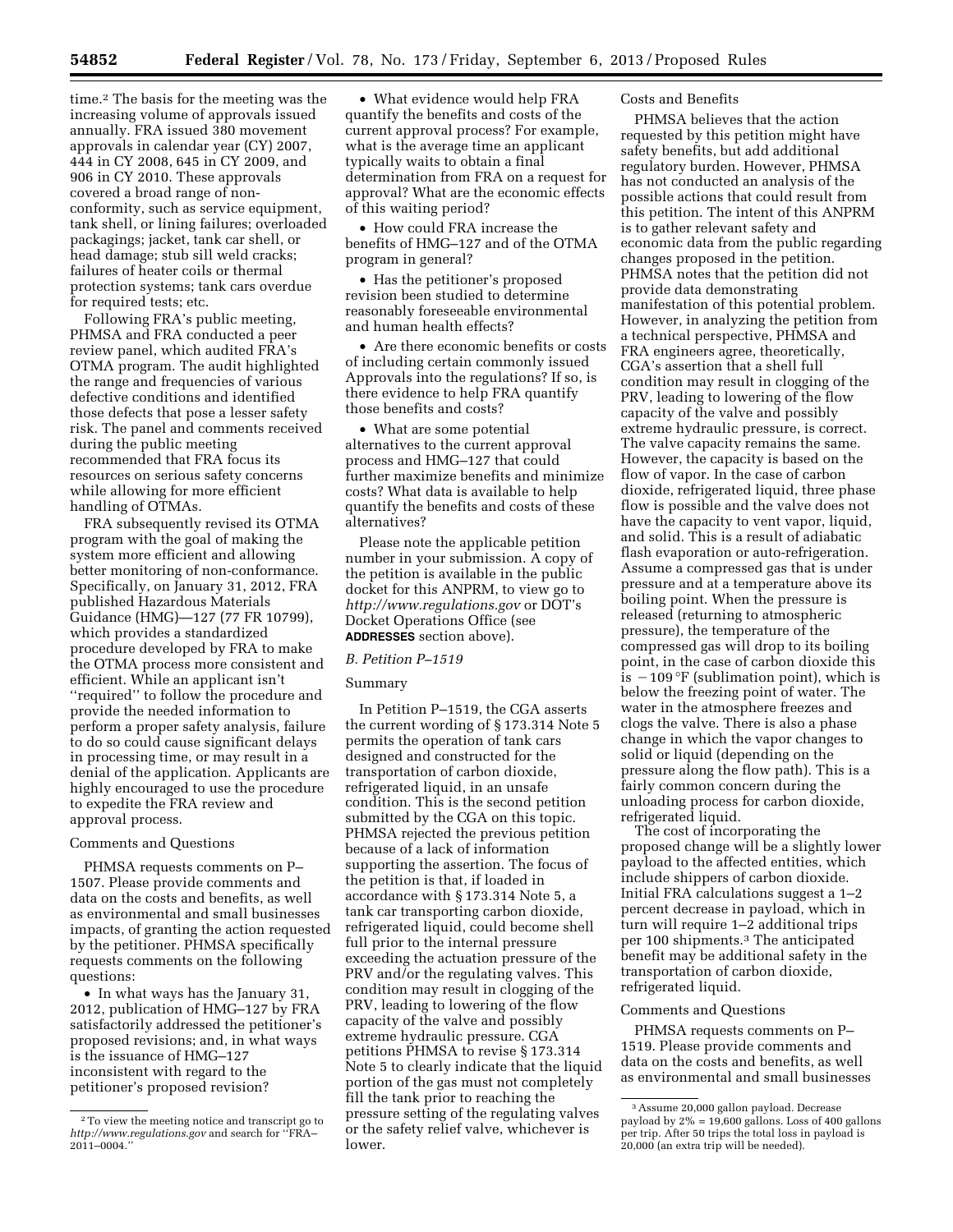impacts, of granting the action requested by the petitioner. PHMSA specifically requests comments on the following questions:

• Can you provide data on incidents that were a direct result of a clogged PRV that resulted in a lower flow of the PRV and extreme hydraulic pressure involving the transportation of carbon dioxide, refrigerated liquid, or any other refrigerated liquid?

• Is this problem unique to the transportation of carbon dioxide, refrigerated liquid? If not, what are the additional safety benefits of expanding the scope of the petitioner's recommended revision to transportation of other refrigerated liquids?

• Please comment on the accuracy of the initial calculations listed above, and provide any other potential costs and benefits of the proposed change.

• Is there an estimate of the number of shipments (trips) of carbon dioxide, refrigerated liquid, in rail tank cars, and the number of vehicle-miles and tonmiles transported annually? If so, what is the basis for this estimate? Is there an estimate of the cost per rail car per vehicle mile, per ton-mile for carbon dioxide, refrigerated liquid, via rail annually?

• How many of the rail tank cars identified above are shell full prior to the internal pressure exceeding the actuation pressure of the PRV and/or the regulating valves? What would the annual decrease in payload be if we adopt the petition? How many more trips would be required annually? What is the overall impact?

• Are there existing consensus standards or operating practices that adequately address this potential safety issue? If so, what are they?

• Are any other options available that could provide a similar safety benefit? If so, what are they?

Please note the applicable petition number in your submission. A copy of the petition is available in the public docket for this ANPRM, to view go to *<http://www.regulations.gov>* or DOT's Docket Operations Office (see **ADDRESSES** section above).

#### *C. Petition P–1547*

#### Summary

In petition P–1547, Carroll Welding Supply identifies an area of confusion regarding the current requirements for the repair and maintenance of ton tanks. Carroll Welding Supply asserts that these tanks are exclusively transported by highway, yet the regulations require them to be repaired and marked in accordance with AAR standards for tank cars. More specifically, Carroll Welding

Supply asserts that the regulations in § 180.212 applicable to re-threading damaged tapped holes with oversized threads are different for DOT 3-series cylinders than for ton tanks. The petition indicates that ton tanks are increasingly being requalified and repaired by cylinder requalifiers, and not by railroad tank car repair facilities. Often the cylinder requalifiers are not aware of § 180.513 and Appendix R of the AAR Manual of Standards and Recommended Practices, Section C-Part III, Specifications for Tank Cars, Specification M–1002.4 A common practice in the chlorine industry is the use of oversize valves in tapped holes of DOT 3-series cylinders and oversized valves or fusible plugs in ton tanks. Currently, the regulations clearly do not allow any oversized holes in ton tanks. Carroll Welding Supply recommends amending the regulations by revising ton tank repair, maintenance, and marking regulations for consistency with existing regulations for DOT 3 series cylinders since ton tanks share more in common with these cylinders than tank cars.

#### Costs and Benefits

PHMSA considers the action requested by this petition to be deregulatory in nature. The petition did not identify specific costs and benefits. Affected entities include persons who manufacture, repair, and/or maintain ton tanks. As stated in the petition, these tanks share more in common with DOT 3-series cylinders than tank cars. Therefore, allowing these tanks to be repaired in accordance with the requirements for DOT 3-series cylinders would simplify the regulations. The intent of this petition is to consolidate, clarify, and update existing regulations to promote the consistent application of long-standing ton tank regulations and guidance while eliminating unnecessary, outdated, or ambiguous regulatory language or references. Affected entities and the general public may see incremental safety benefits through improved regulatory awareness, understanding, and compliance.

#### Comments and Questions

PHMSA requests comments on P– 1547. Please provide comments and data on the costs and benefits, as well as environmental and small businesses impacts, of granting the action requested by the petitioner. PHMSA specifically requests comments on the following questions:

• Would the relocation of the requirements for ton tanks from Part 179 to Part 178 and aligning the requirements accordingly address the concern of the petition?

• Will it be more or less costly to mark and repair ton tanks in accordance with existing regulations for DOT 3 series cylinders as compared to the current requirements?

• Is the use of oversized valves or fusible plugs in ton tanks common practice within the industry?

• How many ton tanks will be impacted by this change?

Please note the applicable petition number in your submission. A copy of the petition is available in the public docket for this ANPRM, to view go to *<http://www.regulations.gov>* or DOT's Docket Operations Office (see **ADDRESSES** section above).

### *D. Petition P–1548*

#### Summary

In Petition P–1548, ACC asserts that repeated removal of the rupture disc from the housing for inspection, as required by  $\S 173.31(d)(1)(vi)$ , can result in damage and a reduction in the effectiveness of the rupture disc. ACC contends that PHMSA has acknowledged this concern by issuing Special Permit DOT SP–13219, which allows for the shipment of certain peroxides in tank cars that have been inspected under a modified inspection program prior to transportation. The modified inspection program does not require the shipper to remove the rupture disc for inspection and requires the shipper to subject the tank to a pressure test at 10 psig for 10 minutes to verify the rupture disc shows no sign of leakage. Currently, two companies are parties to this special permit.

The ACC is proposing that PHMSA incorporate Special Permit DOT SP– 13219 into the HMR by adding language to § 173.31(d)(1)(vi) that would except rupture discs from removal if the inspection itself would damage, change, or alter the intended operation of the device. While the special permit requires an alternative inspection program and is limited to shipments of only certain peroxides, the ACC petition would broaden the scope of the special permit to include additional materials. The ACC petition does not address the operational controls of the special permit; specifically the requirement for the tank car to be subjected to a pressure test of 10 psi for a minimum of 10

<sup>4</sup>AAR's Specifications for Tank Cars, Specification M–1002 is incorporated by reference in § 171.1 of the HMR. Appendix R paragraph 24.1 allows damaged tapped holes to be repaired with thread inserts, and paragraph 24.1.4 specifies that the nominal thread size of the insert is to match the existing tapped hole. Further 24.1.4 does not permit oversize holes.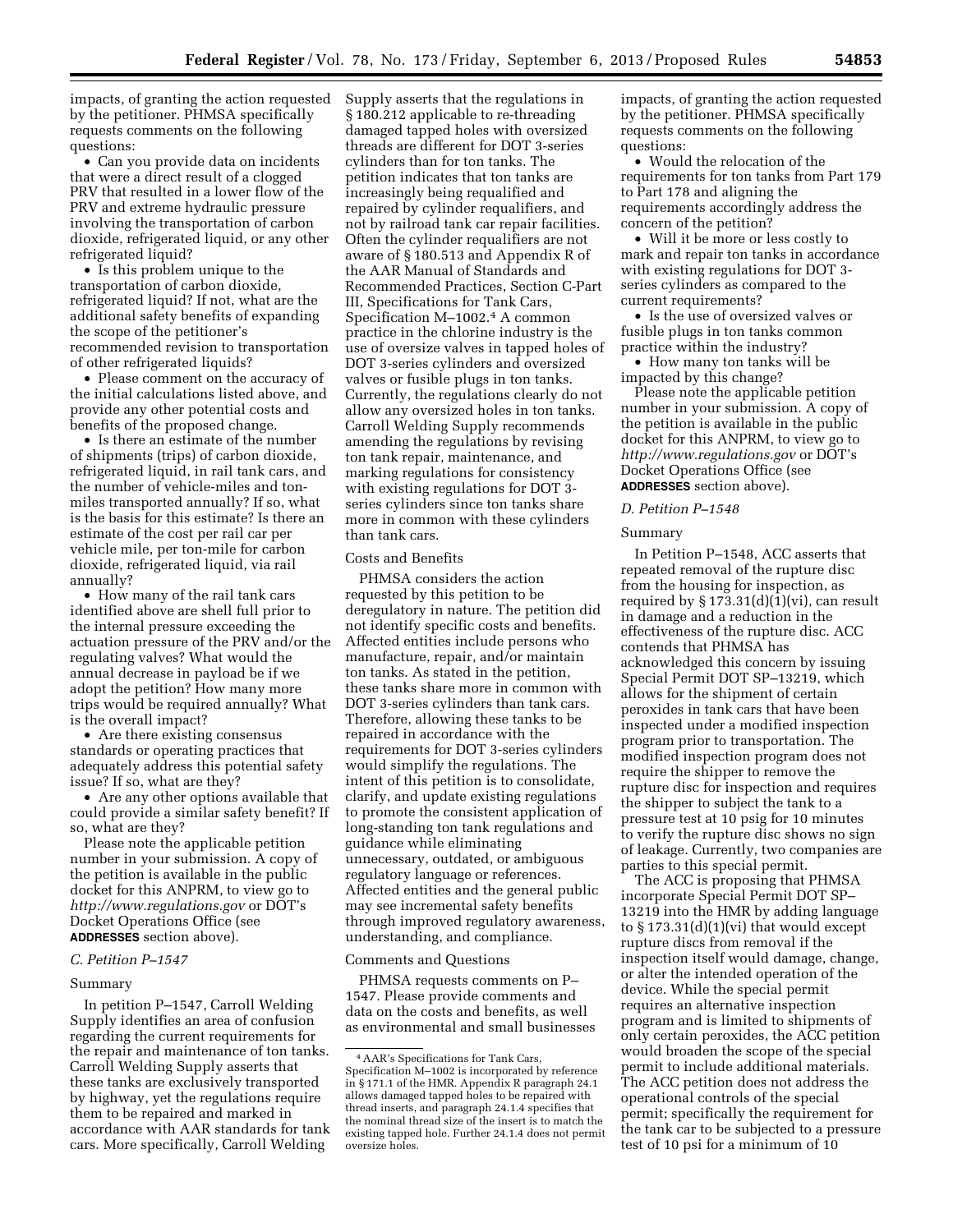minutes to verify that the rupture disc shows no sign of leakage. PHMSA does not currently mandate a service interval at which rupture discs are required to be changed, but expects that inspections or testing that identifies wear or leaks will lead to rupture disc replacement.

PHMSA has already partially modified the rupture disc inspection requirements in  $\S 173.31(d)(1)(vi)$ , since this petition was filed. That modification addressed related safety implications of not removing rupture discs prior to visual inspections and created a more limited exception than P–1548 requests. PHMSA adopted the provision as proposed in a May 14, 2010 final rule issued under Docket No. PHMSA–2009–0289 (HM–233A; 75 FR 27205). Access to the HM–233A rulemaking documents and comments can be found at *[http://](http://www.regulations.gov) [www.regulations.gov](http://www.regulations.gov)* under Docket No. PHMSA–2009–0289 or at DOT's Docket Operations Office (see **ADDRESSES**).

#### Costs and Benefits

PHMSA considers the action requested by this petition to be deregulatory in nature. The petition did not identify specific costs, but did indicate that the proposed change would reduce the need for periodic renewal of the special permit and expand its use to others, which decreases time and expense for tank car owners, shippers, and PHMSA. Another potential benefit of the proposal is that it would eliminate the requirement to remove a rupture disc from the safety vent for inspection prior to transportation, thereby saving the time the loading rack operator needed to disassemble the device as well as the cost of new discs.

Based on the petition, inspection of the rupture disc as specified in § 173.31(d)(1)(vi) may cause or contribute to the rupture disc failing. For that reason, incorporating into the HMR an alternate method of inspecting the rupture disc that mirrors the requirements in Special Permit DOT SP–13219 may reduce releases and provide a safety benefit. A preliminary review of hazardous materials incident reports involving all pressure-related releases for the five-year period from January 2007 to January 2011 found that 40 of the 85 recorded incidents related to pressure relief devices involved a failed rupture disc. In addition, available data does not provide a credible estimate of how many incidents were prevented because of the inspections. However, the incident report forms do provide the approximate cost associated with these the incidents, mainly attributable to

clean-up, response, and damages. For the 40 incidents identified above, the reported cost is \$300,000.

#### Comments and Questions

PHMSA requests comments on P– 1548. Please provide comments and data on the costs and benefits, as well as environmental and small businesses impacts, of granting the action requested by the petitioner. PHMSA specifically requests comments on the following questions:

• Can commenters provide data indicating the percentage of rupture discs that were found to be defective during the currently required inspection?

• What percentage of the 40 recorded incidents that involved a failed rupture disc would have been prevented had the rupture disc not been removed and inspected in accordance with  $§ 173.31(d)(1)(vi)?$  What is the basis for this conclusion if the commenter believes any would have been prevented?

• Is there an inspection program with an established history of safety that could be followed in lieu of removal and visual examination of the underside of the rupture disc, such as the procedures in Special Permit DOT SP– 13219? If so, what?

• Can commenters provide an explanation of how the rupture disc is damaged or its effectiveness is lost as a result of the required inspection?

• How much time is required to inspect rupture discs in accordance with the existing regulation?

• What are the comparative costs and benefits of Special Permit DOT SP– 13219 and ACC's proposal, which expands Special Permit DOT SP–13219 beyond limited shipments of certain peroxides and without the alternative inspection program?

• Under the action requested by the petitioner, what criteria should shippers use to determine if an inspection would damage, change, or alter the operation of the device?

Please note the applicable petition number in your submission. A copy of the petition is available in the public docket for this ANPRM, to view go to *<http://www.regulations.gov>* or DOT's Docket Operations Office (see **ADDRESSES** section above).

#### *E. Petition P–1577*

#### Summary

In petition P–1577, AAR provides new standards for DOT Specification 111 tank cars based on findings and recommendations created by AAR's Tank Car Committee. The committee

reviewed tank car performance under the current standards and investigated the benefits of potential improvements. The new standards AAR proposes are intended to enhance the safety of the existing specification. According to AAR, these new tank car standards would improve the ability of tank cars to survive an accident without the release of hazardous materials. AAR requests that the new standards only be required for newly constructed DOT Specification 111 tank cars that transport PG I and II hazardous materials. Key tank car requirements in the AAR petition include:

• PG I and II material tank cars to be constructed to 286,000 lb. Gross Rail Load (GRL) standards;

• Head and shell thickness must be  $\frac{1}{2}$  inch for TC–128B non jacketed cars and 7⁄16 inch for jacketed cars;

• Shells of non-jacketed tank cars constructed of A5l6–70 must be 9⁄16 inch thick;

• Shells of jacketed tank cars constructed of A5l6–70 must be 1⁄2 inch thick;

• New cars must be equipped with at least a 1⁄2 inch half-head shields;

• Heads and the shells must be constructed of normalized steel;

• Top fittings must be protected by a protective structure as tall as the tallest fitting; and

• A reclosing pressure relief valve must be installed.

PHMSA notes that in addition to the tank car requirements outlined above, AAR created the T87.6 Task Force to consider several other enhancements to tank car design and rail carrier operations that would further enhance rail transportation safety. On July 20, 2011, at the summer AAR Tank Car Committee meeting, docket T87.6 was created with a dual charge to develop an industry standard for tank cars used to transport crude oil, denatured alcohol and ethanol/gasoline mixtures as well as consider operating requirements to reduce the risk of derailment of tank cars carrying crude oil classified as PG I and II, and ethanol. The task force recommendations were finalized on March 1, 2012. PHMSA and FRA believe it is important to identify the additional safety enhancements, which may include both rail car design and rail carrier operational changes that were considered by the task force and provide the public an opportunity to comment. Below, we highlight the key considerations of the task force from both a tank car design and operations standpoint.

*Tank car design:*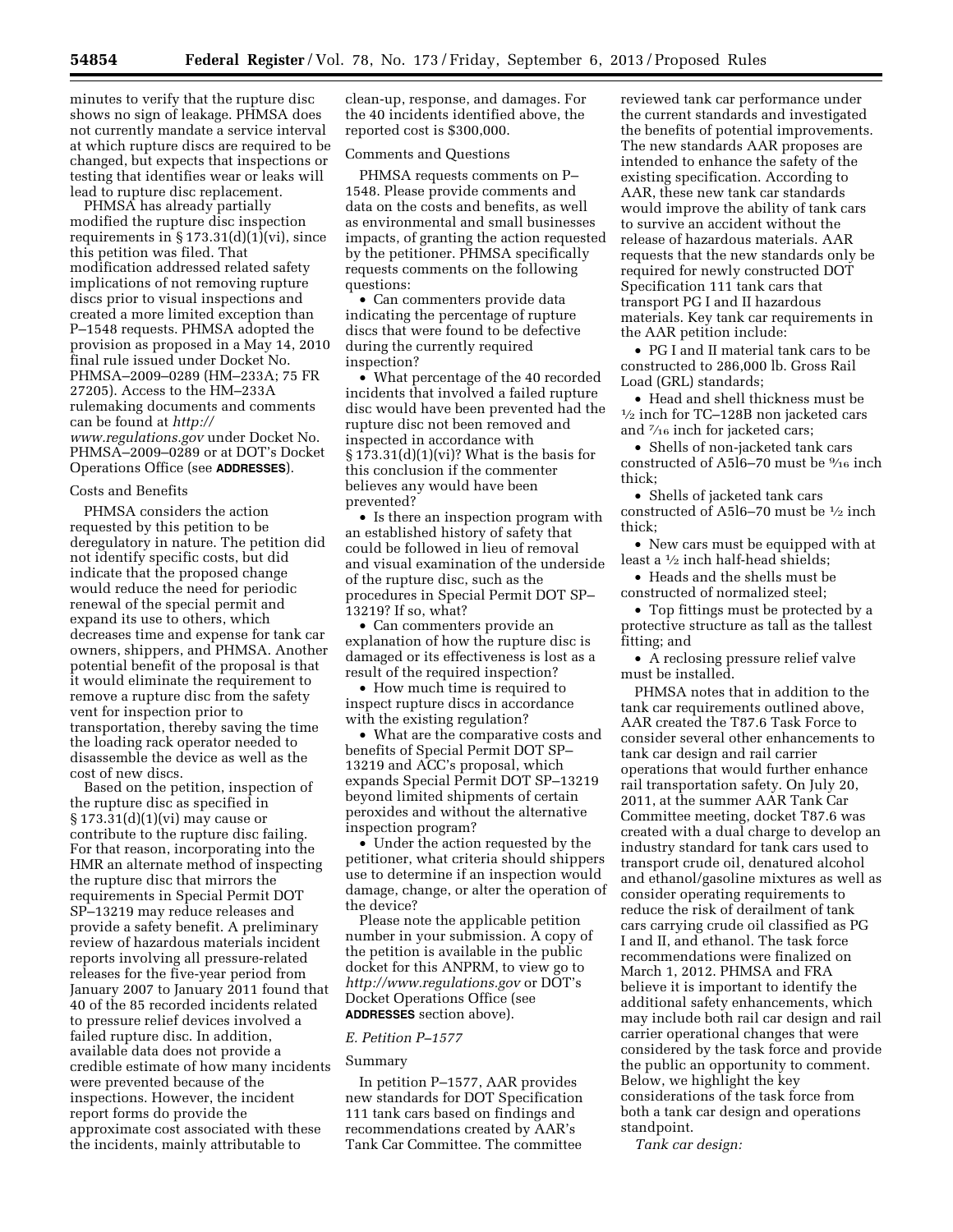• Thermal protection to address breaches attributable to exposure to fire conditions;

• Roll-over protection to prevent damage to top and bottom fittings and limit stresses transferred from the protection device to the tank shell;

• Hinged and bolted manways to address a common cause of leakage during accidents and Non-Accident Releases (NARS);

• Bottom outlet valve elimination; and

• Increasing outage from 1% to 2% to improve puncture resistance.

*Rail Carrier Operations:* 

• Rail integrity (e.g., broken rails or welds, misaligned track, obstructions, track geometry, etc.) to reduce the number and severity of derailments;

• Alternative brake signal propagation systems (electronic controlled pneumatic brakes (ECP), distributed power (DP), two-way end of train device (EOT) to reduce the number of cars and energy associated with derailments;

• Speed restrictions for key trains containing 20 or more loaded tank cars (On August 5, 2013, AAR issued Circular No. OT–55–N addressing this issue); 5 and

• Emergency response to mitigate the risks faced by response and salvage personnel, the impact on the environment, and delays to traffic on the line.

For more detailed information, the T87.6 Task Force Summary Report has been provided in its entirety in the public docket for this ANPRM which is accessible at *<http://www.regulations.gov>*  under Docket No. PHMSA–2012–0082 or at DOT's Docket Operations Office (see **ADDRESSES**).

#### Costs and Benefits

PHMSA believes that the action requested by this petition might have safety benefits, but add additional regulatory burden. However, PHMSA has not conducted an analysis of the possible actions that could result from this petition. The intent of this ANPRM is to gather relevant safety and economic data from the public regarding changes proposed in the petition. The petition does provide some associated costs and benefits. In the petition, AAR

cites a member survey as the source for information on the consequences of derailments involving PG I and II hazardous materials from 2004 to 2008. The petition indicates that the derailment incidents resulted in 1 fatality, 11 injuries, and the release of approximately 925,000 gallons of materials with associated cleanup costs of approximately \$64 million.

The AAR petition does not provide a retrofit solution for the existing fleet of about 77,000 DOT Specification 111 tank cars used to transport PG I or II hazardous materials because of technical difficulties and comparative costs. In the petition, AAR notes that the Railway Supply Institute (RSI) ''conservatively estimates the cost of retrofitting existing cars with head shield and jackets [to be more than] \$1 billion over the life of a retrofit program, not including cleaning and out-ofservice costs.'' By comparison, AAR states that the cost of derailments over the past 5 years was approximately \$64 million.

Additionally, PHMSA has received an estimate of the increased costs associated with the proposed revisions. In 2011, the AAR issued Casualty Prevention Circular (CPC) 1232, which outlines the new requirements for tanks constructed after October 1, 2011, for use in ethanol and crude oil service. The requirements of CPC 1232 are the same as those in this petition. RSI estimates that a new DOT Specification 111 tank car built to CPC 1232 will cost approximately \$18,000 more than a car built to the standard currently required by the HMR. Only 7,000 to 10,000 pounds of the 23,000 pound increase in weight (263,000 pound car to a 286,000 pound car) results from the head shield and added thickness to the head and shell. Therefore, for \$18,000 initial cost, a shipper will be able to transport an additional 13,000 to 16,000 pounds of product. The added weight of the car would also likely result in additional fees established by the rail carrier. We request comments on these costs, and benefits, as well as any fees associated with the action proposed in the petition. PHMSA recognizes that the petition may not have accounted for all economic impacts associated with revising the DOT Specification 111 tank car.

Comments and Questions

PHMSA requests comments on P– 1577 and the remaining rail safety enhancements that were considered by the task force for both tank car design and rail carrier. Please provide comments and data on the costs and benefits, as well as environmental and

small businesses impacts, of granting the action requested by the petitioner. PHMSA specifically requests comments on the following questions:

• Would the proposed revisions under P–1577 decrease the release of hazardous materials during derailment? If so, what is the basis for this conclusion?

• Should PHMSA segment the petition and first address requirements for tank cars carrying Class 3 materials (because there is an abundance of work to inform the rulemaking), then the remaining hazard classes within PGs I and II? If so, why?

• The proposed tank car requirements do not include thermal protection and therefore do not address thermal damage specifically. Given that ethanol and crude oil are often shipped in unit trains or large blocks within a train and a pool fire is likely in the event of certain large incidents, should thermal protection requirements, such as those considered by the T87.6 Task Force,<sup>6</sup> be a consideration? If so, why or why not?

• Under the Docket HM–233A, PHMSA modified § 179.13 to permit the operation of tank cars at a GRL of 286,000 pounds if the tank car owners obtain approval from the FRA. On January 25, 2011, FRA published a notice outlining the specification requirements for tank cars operating at 286,000 pounds GRL (76 FR 4250). As established by the January 25, 2011 notice, the approval requirements for minimum thickness and materials of construction for newly-constructed tank cars must be based on an analysis that considers puncture velocity. Under an ongoing research project conducted in conjunction with both the T87.6 Task Force and the Advance Tank Car Collaborative Research Project, data suggest that the puncture protection benefits of a 1⁄16 increase in shell thickness, as proposed in P–1577, are marginal. Further, the enhancements proposed by P–1577 may not be of value when considered relative to the risk associated with the increased weight of the tank cars. Will the changes proposed in the petition adequately improve the safety (puncture resistance) of tank cars? What is the overall impact on rail transportation safety and risk associated with the enhancements proposed for DOT Specification 111 tank cars under P–1577?

• The petition addresses some of the tank car design issues raised by T87.6 Task Force. In the P–1577 summary provided above, PHMSA highlights the

<sup>5</sup>On August 5, 2013, AAR published Circular No. OT–55–N. This document supersedes OT–55–M, issued October 1, 2012. The definition of a ''key train'' was revised to include ''20 car loads or portable tank loads of any combination of hazardous material.'' Therefore, the maximum speed of these trains is limited to 50 MPH. The document is available in the public docket for this proceeding and at the following URL: *[http://](http://www.aar.com/CPC-1258%20OT-55-N%208-5-13.pdf) [www.aar.com/CPC-1258%20OT-55-N%208-5-](http://www.aar.com/CPC-1258%20OT-55-N%208-5-13.pdf) [13.pdf.](http://www.aar.com/CPC-1258%20OT-55-N%208-5-13.pdf)* 

<sup>6</sup>A copy of the report is available in the public docket for this ANPRM. To view, go to *[http://](http://www.regulations.gov) [www.regulations.gov.](http://www.regulations.gov)*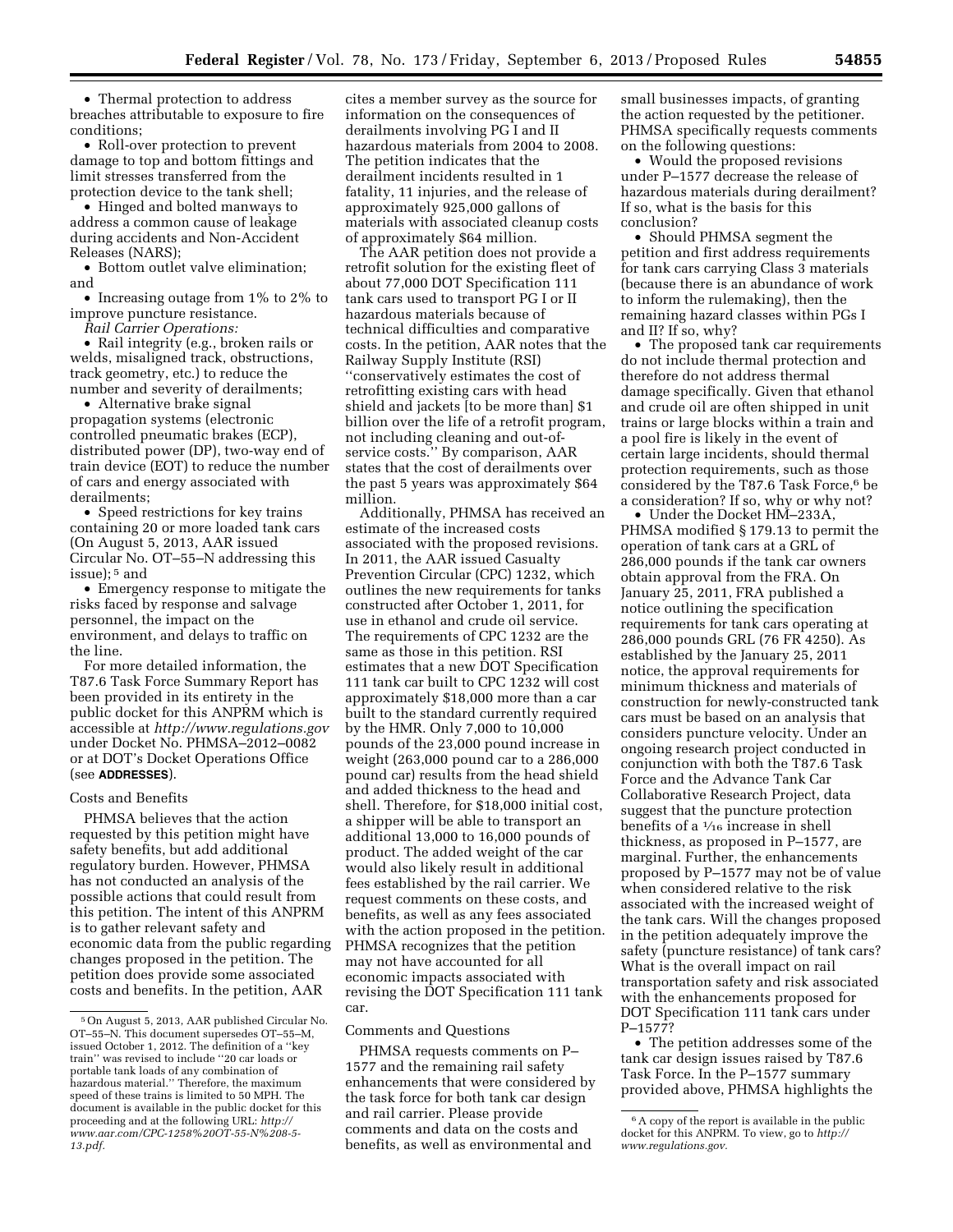remaining rail safety enhancements that were considered by the task force for both tank car design and rail carrier. What, if any, design and operations enhancements should PHMSA and FRA consider beyond those identified in P– 1577 to improve the safe transportation of PG I and II materials?

• Does AAR Circular No. OT–55–N adequately address speed restrictions for key trains? Should PHMSA incorporate the language contained in AAR Circular No. OT–55–N into the HMR to account for the train speed considerations of the task force? Should PHMSA expand upon AAR Circular No. OT–55–N to include requirements for fewer than 20 cars?

• Are shippers ordering CPC 1232compliant tank cars voluntarily to address safety concerns and the immediate need for new cars or because compliance with CPC 1232 is required? If so, please provide any relevant data about this.

• How many CPC 1232-compliant tank cars are currently in service?

• PHMSA and FRA estimate that for an \$18,000 initial cost, a shipper will be able to transport an additional 13,000 to 16,000 pounds of product. This would result in fewer cars required to transport the same amount of product. What are the safety and economic benefits of increasing the product capacity of the tank car?

• Positive train control (PTC) is a system of functional requirements for monitoring and controlling train movements to provide increased safety. PTC is designed to automatically stop or slow to prevent accidents. Specifically, PTC is designed to prevent train-to-train collisions, derailments caused by excessive speed, unauthorized incursions by trains onto sections of track where repairs are being made and movement of a train through a track switch left in the wrong position. Are technologies available, such as PTC, that would prevent derailments? If so, please provide any relevant data—including any projected improvements in safety performance that would reduce current rail transportation risks.

• What, if any, are the additional implementation and operating costs associated with CPC 1232 compliant tank cars (e.g., higher fees charged by rail carriers)? Are there any additional benefits, if so, what are they?

• Would the increased cost of CPC 1232-compliant cars slow the replacement of older cars? How does this impact the current backlog of cars?

• What are the costs associated with re-tooling tank car construction facilities to manufacture CPC 1231-compliant

tank cars? How would the costs impact small businesses that build these cars?

• Please comment on the accuracy of the estimated costs indicated by AAR and RSI, and include any additional anticipated costs of complying with the proposed revisions. Are there any additional anticipated benefits if the proposed revisions are adopted?

• If the PHMSA were to adopt the action requested by the petitioner, what is the appropriate timeframe for complying with the new requirements?

Please note the applicable petition number in your submission. A copy of the petition is available in the public docket for this ANPRM, to view go to *<http://www.regulations.gov>* or DOT's Docket Operations Office (see **ADDRESSES** section above).

#### *F. Petition P–1587*

#### Summary

In petition P–1587, the Village of Barrington, Illinois and The Regional Answer to Canadian National request modifications to the HMR. First, they request that PHMSA correct flaws with the DOT Specification 111 tank car by adopting the AAR standards identified in P–1577 for the tank cars. However, in addition to applying these standards to newly-manufactured cars, the petitioners stress the importance of promulgating enhanced standards for existing tank cars used to transport PG I and II materials in accordance with the NTSB Railroad Accident Report— *Derailment of CN Freight Train U70691– 18 With Subsequent Hazardous Materials Release and Fire,* Cherry Valley, Illinois, June 19, 2009 (RAR–12– 01).

Second, the petitioners request that PHMSA adopt NTSB Recommendation R–07–04 and ''require that railroads immediately provide to emergency responders accurate, real-time information regarding the identity and location of all hazardous materials on a train.'' While the petitioners recognize that PHMSA has made progress with its hazardous materials automated cargo communications for efficient and safe shipments (HM–ACCESS; a study to identify and eliminate barriers to using electronic hazardous materials (e-HM) shipping documents) initiative, they request that PHMSA move from the factfinding phase of this initiative to the regulatory action phase. The petition asks that any regulations stemming from the HM–ACCESS initiative be enforceable with a system of random audits to promote compliance. The petitioner urges PHMSA to act expeditiously.

FRA and PHMSA continue to make progress toward electronic communications. FRA and PHMSA have met with AAR and the American Short Line and Regional Railroad Association (ASLRRA) to discuss the available systems and to identify the systemic gaps and measures to close those gaps. In addition, on June 25, 2012 PHMSA, working closely with FRA, published a final rule incorporating a several widely used rail special permits into the HMR (77 FR 37961). In the rule, requirements for electronic shipping papers, electronic data interchange (EDI) standards, and electronic certification for hazardous material rail shipments were codified in the HMR.

#### NTSB Recommendations Addressed

In published findings from the June 19, 2009, incident in Cherry Valley, Illinois, NTSB indicated that the DOT Specification 111 tank car can almost always be expected to breach in the event of a derailment resulting in car-tocar impacts or pileups (68% failure rate for the Cherry Valley incident). Furthermore, NTSB's findings show that whether or not the bottom outlet valves on DOT Specification 111 tank cars are protected, they are still susceptible to failure. The findings are described in detail below.

As described in detail in NTSB Railroad Accident Report RAR–12–01, available for review in the public docket for this rulemaking, NTSB determined that one of the probable causes of the June 19, 2009 incident in Cherry Valley, Illinois, in which several derailed cars released hazardous materials, was the washout of the track structure at the grade crossing and failure to notify the train crew of the known washout. It also determined that inadequate design features of a DOT Specification 111 rail tank car made it susceptible to damage and catastrophic loss of hazardous material during the derailment, and thus, contributed to the severity of the incident.

The Cherry Valley incident involved the derailment of 19 cars, all of which were tank cars carrying denatured fuel ethanol, a flammable liquid. Thirteen of the derailed tank cars were breached or lost product and caught fire. NTSB's investigation revealed that several motor vehicles were stopped on either side of the grade crossing waiting for the train to pass as the derailment occurred. As a result of the fire that erupted, a passenger in one of the stopped cars was fatally injured, two passengers in the same car received serious injuries, and five occupants of other cars waiting at the highway-rail crossing were injured. Two firefighters also sustained minor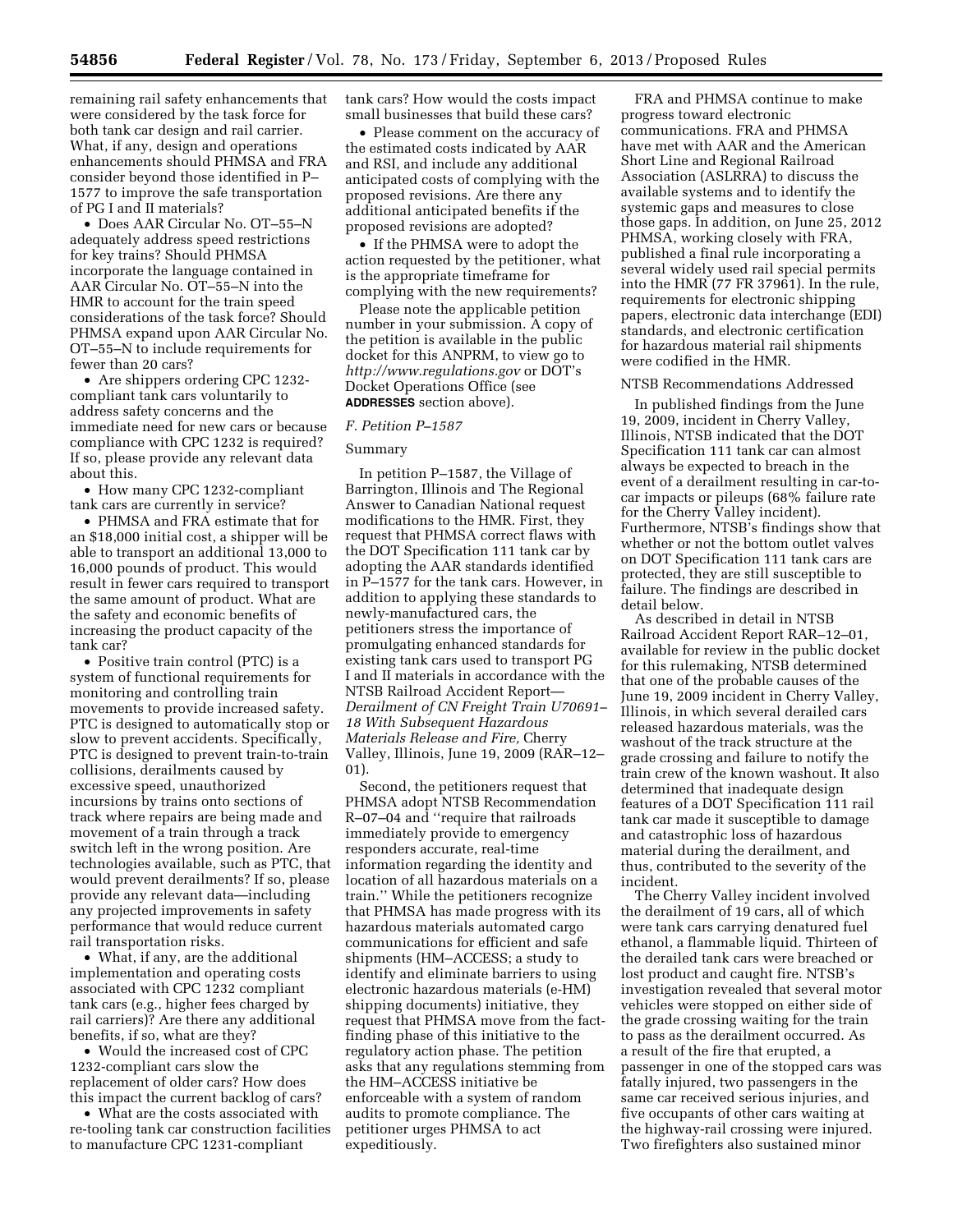injuries. The release of ethanol and fire prompted a mandatory evacuation of about 600 residences within a 1⁄2-mile radius of the accident site. Damages were estimated to total \$7.9 million.

On March 2, 2012, the NTSB issued Safety Recommendations R–12–5 thru R–12–8, which recommend that PHMSA:

• Require that all newly manufactured and existing general service tank cars authorized for transportation of denatured fuel ethanol and crude oil in PGs I and II have enhanced tank head and shell puncture resistance systems and top fittings protection that exceeds existing design requirements for DOT Specification 111 tank cars. (R–12–5)

• Require that all bottom outlet valves used on newly manufactured and existing non-pressure tank cars are designed to remain closed during accidents in which the valve and operating handle are subjected to impact forces. (R–12–6).

• Require that all newly manufactured and existing tank cars authorized for transportation of hazardous materials have center sill or draft sill attachment designs that conform to the revised Association of American Railroads' design requirements adopted as a result of Safety Recommendation R–12–9.  $(R-12-7)$ .

• Inform pipeline operators about the circumstances of the accident and advise them of the need to inspect pipeline facilities after notification of accidents occurring in railroad rights-ofway. (R–12–8).7

In addition, based on its findings in this accident investigation, NTSB reiterated the following previously issued Safety Recommendation to PHMSA:

• With the assistance of the Federal Railroad Administration, require that railroads immediately provide to emergency responders accurate, realtime information regarding the identity and location of all hazardous materials on a train. (R–07–4).

#### Costs and Benefits

PHMSA believes that the action requested by this petition might have safety benefits, but add additional

regulatory burden. However, PHMSA has not conducted an analysis of the possible actions that could result from this petition. The intent of this ANPRM is to gather relevant safety and economic data from the public regarding changes proposed in the petition. The key difference is between P–1577 and the combination of P–1587 and the NTSB recommendations R–12–5 and R–12–6 is that the latter would require retrofitting of existing DOT Specification 111 tank cars. NTSB Recommendations R–12–7 and R–07–4 are currently being addressed by separate initiatives that have been undertaken by PHMSA and FRA. Petition P–1587 references the cost and benefit information contained in petition P–1577 and the NTSB accident report and Recommendations outlined above. However, the petition provides clarifying information regarding the cost of retrofitting existing tank cars with jackets and head shields. Petition P– 1577 states that the cost of retrofitting existing cars (77,000 with a 40 year life cycle) with head shields and jackets alone would be over \$1 billion. This petition notes that the AAR's Tank Car Committee T87.5 ''estimated that the cost of modifying existing tank cars with jackets and head shields alone would be at least \$15,000 per tank car.'' The petition further states:

While the AAR claims that the retrofit costs cannot be justified because the cost of derailments was only \$64 million over five years, Petitioners suggest that AAR's reasoning is grossly misleading. In order to determine the impact of the cost of retrofitting the existing fleet, PHMSA should note that the existing fleet has a future life expectancy of at least 32 years. Even if the estimated cost of the recommended retrofit is \$15,000 per car, when amortized over thirtytwo (32) years, the cost is less than \$500 per year per tank car . . .

In reviewing the derailment cost chart at Attachment B of AAR's petition, PHMSA should note that there is no apparent accounting for costs associated with civil litigation in the wake of derailments. However, in the Cherry Valley/Rockford derailment, [Canadian National Railway (CN)] paid over \$36 million in October of 2011 to settle a lawsuit brought by the family of only one victim. AAR's chart, however, reflects costs of only \$8 million for that incident.

The petition indicates that based on this information, there is ''no rational reason to not require the retrofitting of the existing fleet consistent with NTSB's recommendation.''

#### Comments and Questions

PHMSA requests comments on P–1587. Please provide comments and data on the costs and benefits, as well

as, environmental and small businesses impacts of granting the action requested by the petitioner. PHMSA specifically requests comments on the following questions:

• Petition P–1587 indicates that the new standards should apply to both new construction and retrofitting the existing fleet. Can you provide the safety benefits and costs associated with each retrofit option outlined below:

Æ Meets NTSB Recommendation R–12–5 (enhanced tank head and shell puncture resistance and top fitting protection);

 $\circ$  Meets NTSB Recommendation R–12–6 (alternative designs to ensure the bottom outlet valves on the enhanced DOT Specification 111 tank cars will remain closed during accidents.);

 $\circ$  Provides thermal protection to address breaches attributable to exposure to fire conditions;

 $\overline{\circ}$  Provides roll-over protection to prevent damage to top and bottom fittings and limit stresses transferred from the protection device to the tank shell;

 $\circ$  Requires hinged and bolted manways to address a common cause of leakage during accidents and Non-Accident Releases (NARS);

 $\circ$  Requires bottom outlet valve elimination; and

 $\circ$  Increases outage from 1% to 2% to improve puncture resistance.

• RSI estimates the cost of retrofitting existing cars with head shield and jackets to be more than \$1 billion over the life of a retrofit program, not including cleaning and out-of-service costs. Would retrofitting with head shields and jackets sufficiently address the concerns of the petitioner? Please explain.

• Are commenters aware of any systems currently in use that railroads could use to immediately provide emergency responders accurate, realtime information regarding the identity and location of all hazardous materials on a train? If so, what does the system cost? Are there any additional costs associated with the system? If so, what are they? What are the specific benefits of providing real-time information regarding the identity and location of all hazardous materials on a train to emergency responders?

• What is the failure rate for DOT Specification 111 tank cars? Is the 68% failure rate for DOT Specification 111 tank cars that occurred during the June 19, 2009, incident in Cherry Valley, Illinois typical? Please provide relevant data regarding the failure rate for DOT Specification 111 tank cars.

<sup>7</sup>On July 31, 2012, PHMSA published in the **Federal Register** (77 FR 45417) an advisory bulletin to all pipeline operators alerting them to the circumstances of the Cherry Valley derailment and reminding them of the importance of assuring that pipeline facilities have not been damaged either during a railroad accident or other event occurring in the right-of-way. This recommendation was Closed by NTSB on September 20, 2012. This action is accessible at the following URL: *[http://](http://phmsa.dot.gov/pipeline/regs/ntsb/closed) [phmsa.dot.gov/pipeline/regs/ntsb/closed](http://phmsa.dot.gov/pipeline/regs/ntsb/closed)*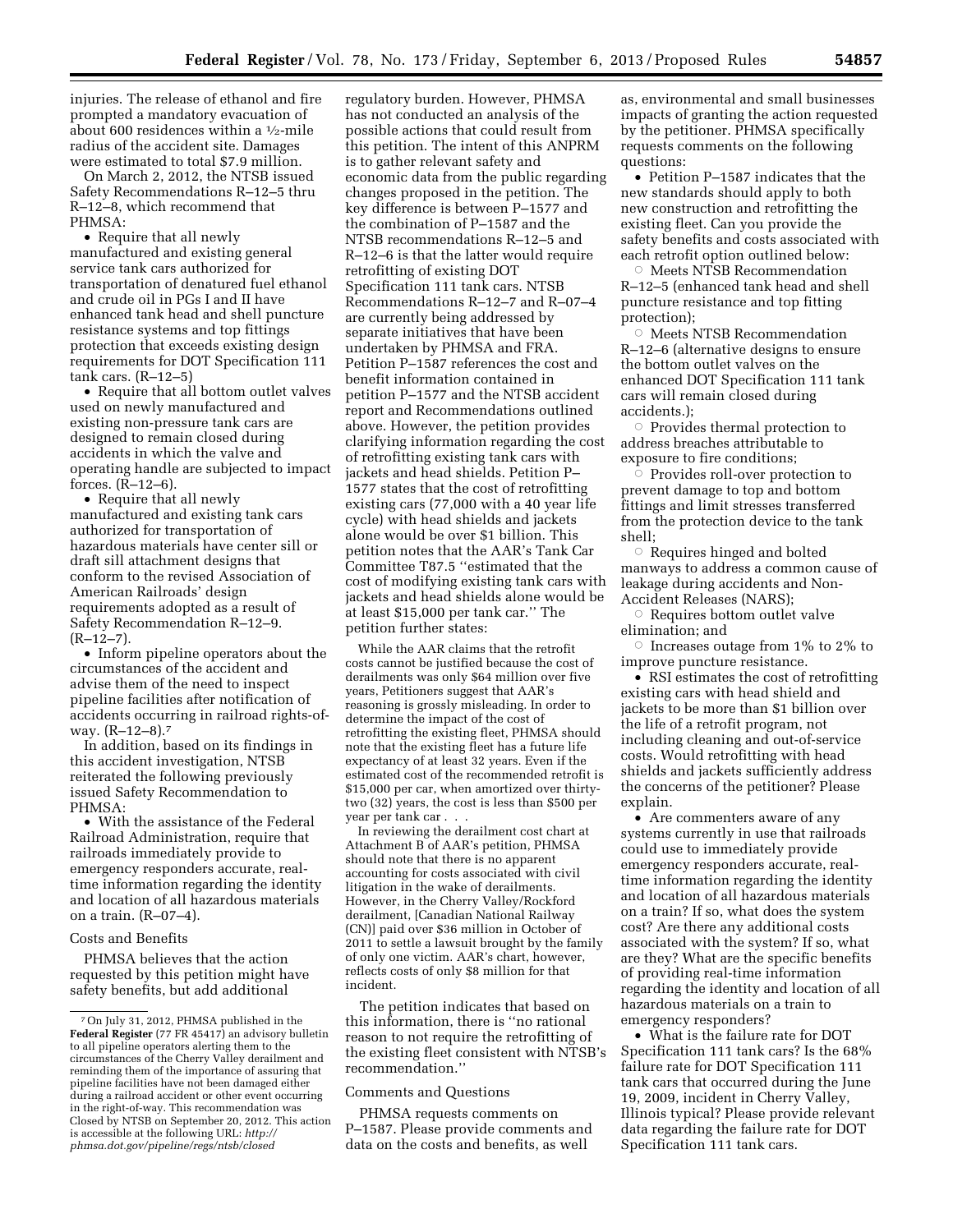Please note the applicable petition number in your submission. The petition and NTSB Recommendations are available in the public docket for this ANPRM, to view go to *[http://](http://www.regulations.gov) [www.regulations.gov](http://www.regulations.gov)* or DOT's Docket Operations Office (see **ADDRESSES** section above).

#### *G. Petition P–1595*

## Summary

In petition P–1595, ACC, API, and CI indicate that they are aware of petitions P–1577 and P–1587. According to the ACC, API, and CI petition, many PG I and II materials, with very different hazards and rail transportation risks, have been lumped together in petitions P–1577 and P–1587. In petition P–1595, ACC, API, and CI request that PHMSA institute a separate rulemaking to specifically address new tank car construction standards for ethanol and crude oil in PG I and II. The petition suggests that PHMSA not include the other PG I and II materials because further analysis is required that could delay the rulemaking process. Key tank car requirements identified in the ACC, API, and CI petition include:

• Top fittings must be protected by a protective structure as tall as the tallest fitting;

• A reclosing pressure relief valve

must be installed;<br>• Head and shell thickness must be  $\frac{1}{2}$  inch for TC–128B non-jacketed cars and 7⁄16 inch for jacketed cars;

• Shells of non-jacketed tank cars constructed of A5l6–70 must be 9⁄16 inch thick; and

• Shells of jacketed tank cars constructed of A5l6–70 must be 1⁄2 inch thick.

## Costs and Benefits

PHMSA believes that the action requested by this petition would address a safety concern, but add additional regulatory burden. The petition did not identify specific costs and benefits. In the petition ACC, API, and CI indicate that focusing on an expedited rulemaking to address ethanol and crude oil would better address the risks involved. Further, ACC, API and CI indicate that separating the ethanol and crude oil in PG I and II from other PG I and II materials would provide for a tank car design that is tailored to the requirements of the materials being transported. The petitioners acknowledge that ''[m]uch more research and analysis would be necessary to justify any significant change in the construction standards for tank cars carrying other PG I and II materials, such as corrosive materials.''

# Comments and Questions

PHMSA requests comments on P–1595. Please provide comments and data on the costs and benefits, as well as environmental and small businesses impacts, of granting the action requested by the petitioner. PHMSA specifically requests comments on the following questions:

• Petition P–1595 indicates that new standards should apply to newly constructed DOT Specification 111 tank cars used for ethanol and crude oil in PG I and II. Can you provide the safety benefits and costs associated with each new construction option outlined in the petition and identified below:

 $\circ$  Requiring top fittings to be protected by a protective structure as tall as the tallest fitting;

 $\circ$  Requiring that a reclosing pressure relief valve be installed;

 $\circ$  Requiring head and shell thickness to be 1⁄2 inch for TC–128B non-jacketed cars and 7⁄16 inch for jacketed cars;

 $\circ$  Requiring shells of non-jacketed tank cars constructed of A5l6–70 to be 9⁄16 inch thick; and

 $\circ$  Requiring shells of jacketed tank cars constructed of A5l6–70 must be 1⁄2 inch thick.

• What are the costs and benefits of requiring the use of CPC 1232-compliant tank cars for the transportation of ethanol and crude oil in PG I and II? How many cars are currently in this service? What are the implications on public safety of PHMSA considering standards for tank cars used to transport ethanol and crude oil in PG I and II, before considering standards for other PG I and II materials? What are the specific safety risks/vulnerabilities associated with the remaining hazard classes within PG I and II? Please explain how those vulnerabilities are best addressed.

• What will be the price difference between the DOT Specification 111 tank cars for PG I and II ethanol and crude oil vs. DOT Specification 111 tank cars used for other hazardous materials in PG I and II? Please explain the differences.

• Would the increased cost of PG I and II ethanol and crude oil cars slow the replacement of older cars? How does this impact the current backlog of cars?

• What are the costs associated with re-tooling tank car construction facilities to manufacture different DOT Specification 111 tank cars for PG I and II ethanol and crude oil vs. other PG I and II materials? How would the costs impact small businesses that build these cars?

Please note the applicable petition number in your submission. A copy of the petition is available in the public docket for this ANPRM, to view go to *<http://www.regulations.gov>* or DOT's Docket Operations Office (see **ADDRESSES** section above).

# *H. Petition P–1612*

#### Summary

In petition P–1612, ACC, API, CI, and RFA indicate they stand ready and willing to work with PHMSA and other stakeholders to ensure that the recently increased volumes of crude oil and ethanol that move by rail are transported safely. The petitioners indicate that they support the tank car changes proposed in petition P–1577 and the T87.6 Task Force Summary Report. Further, the petitioners indicate that PHMSA has the authority and responsibility to institute these new requirements for these tank cars to ensure certainty for stakeholders. The petitioners clearly indicate that expediting regulatory requirements for new tank cars transporting crude oil and ethanol will increase rail transportation safety, remove economic uncertainty, and eliminate increasing risks of future economic harm. As such, petition P–1612 requests that PHMSA act expeditiously by issuing a direct final rule to implement the changes P–1577 and the T87.6 Task Force Summary Report for ethanol and crude oil.

## Costs and Benefits

PHMSA believes that the action requested by this petition might have safety benefits, but add additional regulatory burden. However, PHMSA has not conducted an analysis of the possible actions that could result from this petition. The intent of this ANPRM is to gather relevant safety and economic data from the public regarding changes proposed in the petition. The petition did not identify specific costs and benefits. In the petition ACC, API, CI, and RFA indicate that focusing on an expedited rulemaking to adopt the changes proposed in petition P–1577 and the T87.6 Task Force Summary Report for new tank cars transporting crude oil and ethanol is appropriate for a number of reasons. First, the petitioners indicate that there has been a significant increase in rail shipment of crude oil, while most other PG I and II materials shipping patterns have been relatively consistent. The petitioners indicate that the increase in shipments of both ethanol and crude oil and abundance of available information provides an opportunity to significantly increase the safety of these shipments immediately. The petitioners indicate that delaying further, to allow more time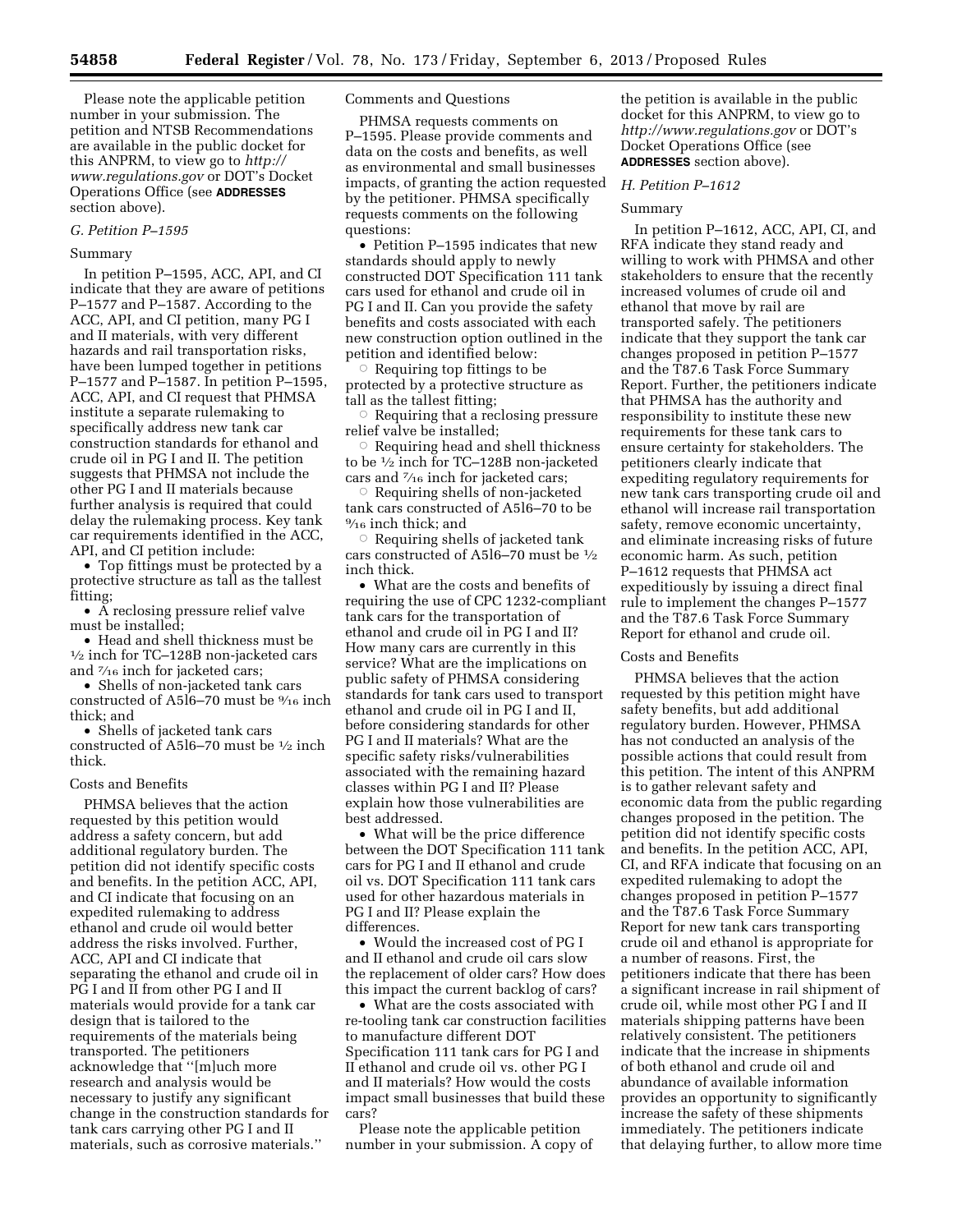to formulate a rule for unrelated tank car retrofits, would unnecessarily increase the risk of a release in the unlikely event that an incident occur.

Second, the petitioners indicate that tank cars for crude oil and ethanol service are currently being manufactured. The petitioners indicate that delays in establishing a new construction standard for these tank cars may result in many tank cars being manufactured that do not meet future requirements. The petitioners indicate that this is impractical and would increase compliance costs significantly. The petitioners indicate that many tank cars may be required to go back to the shop for retrofits which will increase demand for shop space and delay tank cars from being placed back into service.

Finally, petition P–1612 states that ''many builders and shippers have made significant capital investments in tank cars built to P–1577 and T87.6 construction standards in good faith, expecting PHMSA's approval of that standard.'' The petitioners indicate that the involvement of the DOT in the T87.6 Task Force and the safety improvements contained in the T87.6 Task Force Summary Report gave industry the impression that the changes would be codified. Petition P–1612 goes on to state, ''As a result, those cars should be considered in compliance with any regulatory requirements included in the final rule without being required to undergo retrofits.''

### Comments and Questions

• PHMSA requests comments on P–1612. Please provide comments and data on the costs and benefits, as well as environmental and small businesses impacts, of granting the action requested by the petitioner. PHMSA asks commenters to consider the potential economic and safety implications associated with the petition. In addition, PHMSA specifically requests comments on the following questions:

• What are the implications on public safety of PHMSA addressing standards for new construction of tank cars used to transport ethanol and crude oil without also considering enhancements to the existing fleet?

• Petition P–1612 states that PHMSA should, ''initiate an expedited rulemaking on regulatory requirements for new tank car construction standards for cars transporting crude oil and ethanol as a stand-alone rulemaking and address potential retrofits proposals at a later date in a separate rulemaking.'' Would such a requirement include ethanol and crude oil in PG I, II, and III?

• What are the costs and benefits of requiring ethanol and crude oil in PG III to be shipped in DOT Specification 111 tank cars that are CPC 1232-compliant?

• Petition P–1612 states that the ''Petitioners continue to support P–1577 and the T87.6 Task Force recommendations, which recommend no retrofit requirements for the existing fleet of tank cars carrying crude oil and ethanol.'' Please provide the safety benefits and costs associated the following key considerations of P–1577 and the task force from both a tank car design and operations standpoint:

 $\circ$  Enhancing the tank car by:

Gonstructing tank cars to 286,000 lb. GRL standards;

 $\bullet\,$  Increasing head and shell thickness to 1⁄2 inch for TC–128B non-jacketed cars and 7⁄16 inch for jacketed cars;

■ Requiring shells of non-jacketed tank cars constructed of A5l6–70 to be 9⁄16 inch thick;

Requiring shells of jacketed tank cars constructed of A5l6–70 to be 1⁄2 inch thick;

Equipping cars with at least a  $\frac{1}{2}$ inch half-head shields;

Requiring heads and the shells to be constructed of normalized steel;

 $\blacksquare$  Requiring top fittings to be protected by a protective structure as tall as the tallest fitting;

• Requiring a reclosing pressure relief valve to be installed;

■ Adding thermal protection to address breaches attributable to exposure to fire conditions;

■ Adding roll-over protection to prevent damage to top and bottom fittings and limit stresses transferred from the protection device to the tank shell;

Adding hinged and bolted manways to address a common cause of leakage during accidents and NARS;

■ Eliminating bottom outlet valves; and

 $\blacksquare$  Increasing outage from 1% to 2% to improve puncture resistance.

 $\vec{\circ}$  Enhancing rail operations in the following areas:

Rail integrity (e.g., broken rails or welds, buckled track, obstructions, track geometry, etc.) to reduce the number and severity of derailments;

■ Alternative brake signal propagation systems ECP, DP, EOT to reduce the number of cars and energy associated with derailments;

 $\blacksquare$  Speed restrictions for key trains; and

 $\blacksquare$  Emergency response to mitigate the risks faced by response and salvage personnel, the impact on the environment, and delays to traffic on the line.

• Petition P–1612 makes the following statement, ''The increase in shipments of these commodities, which should create a sense of urgency to ensure they are moved as safely as possible, combined with PHMSA's understanding of their properties and a wealth of technical information to draw from, provides an opportunity to significantly increase the safety of these shipments immediately.'' Please provide any available technical information and justification that clearly indicates what is meant by the statement ''significantly increase the safety of these shipments.''

• Considering the statement from petition P–1612 and the request for more technical information and justification in the bullet above, please provide a quantitative estimate that supports the issuance of a direct final rule as requested by petition P–1612.

Please note the applicable petition number in your submission. A copy of the petition is available in the public docket for this ANPRM, to view go to *<http://www.regulations.gov>* or DOT's Docket Operations Office (see **ADDRESSES** section above).

## **IV. Regulatory Review and Notices**

*A. Executive Order 12866, Executive Order 13563, Executive Order 13610 and DOT Regulatory Policies and Procedures* 

This ANPRM is considered a significant regulatory action under section 3(f) of Executive Order 12866 and was reviewed by the Office of Management and Budget (OMB). The ANPRM is considered a significant regulatory action under the Regulatory Policies and Procedures order issued by the Department of Transportation. 44 FR 11034 (Feb. 26, 1979).

Executive Orders 12866 (''Regulatory Planning and Review'') and 13563 (''Improving Regulation and Regulatory Review'') require agencies to regulate in the ''most cost-effective manner,'' to make a ''reasoned determination that the benefits of the intended regulation justify its costs,'' and to develop regulations that ''impose the least burden on society.'' Executive Order 13610, issued May 10, 2012, urges agencies to conduct retrospective analyses of existing rules to examine whether they remain justified and whether they should be modified or streamlined in light of changed circumstances, including the rise of new technologies.

Additionally, Executive Orders 12866, 13563, and 13610 require agencies to provide a meaningful opportunity for public participation. Accordingly, PHMSA invites comments on these considerations, including any cost or benefit figures or factors, alternative approaches, and relevant scientific,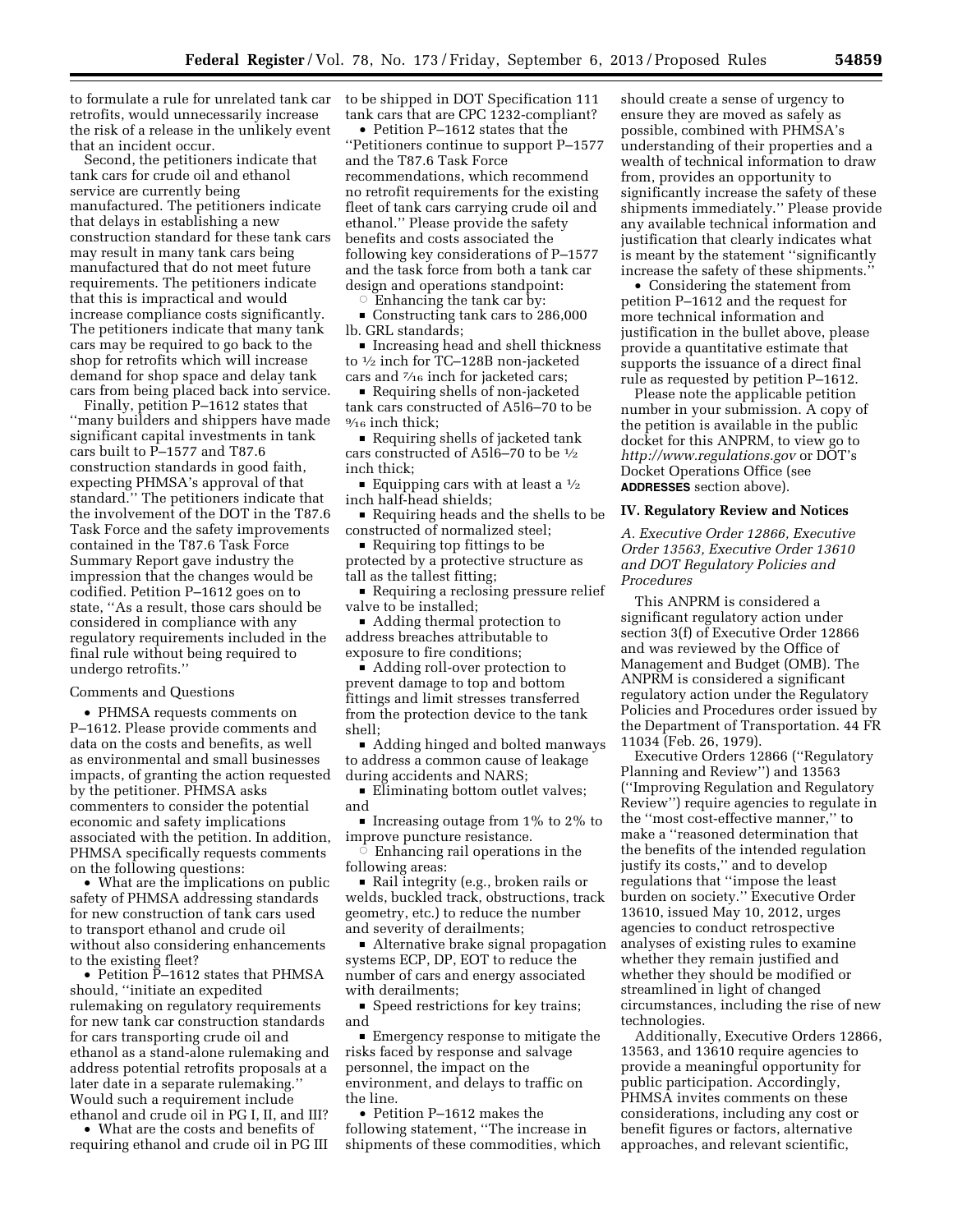technical and economic data. These comments, along with the noted petitions and recommendations, will help PHMSA evaluate whether the proposed rulemakings are needed and appropriate.

#### *B. Executive Order 13132*

Executive Order 13132 requires agencies to assure meaningful and timely input by state and local officials in the development of regulatory policies that may have ''substantial direct effects on the states, on the relationship between the national government and the States, or on the distribution of power and responsibilities among the various levels of government." We invite state and local governments with an interest in this rulemaking to comment on any effect that revisions to the HMR may cause.

# *C. Executive Order 13175*

Executive Order 13175 requires agencies to assure meaningful and timely input from Indian tribal government representatives in the development of rules that significantly or uniquely affect Indian communities by imposing ''substantial direct compliance costs'' or ''substantial direct effects'' on such communities or the relationship and distribution of power between the Federal Government and Indian tribes. We invite Indian tribal governments to provide comments on the costs and effects the petitions and recommendations could have on them, if adopted.

# *D. Regulatory Flexibility Act, Executive Order 13272, and DOT Policies and Procedures*

Under the Regulatory Flexibility Act of 1980 (5 U.S.C. 601 *et seq.*), we must consider whether a rulemaking would have a ''significant economic impact on a substantial number of small entities.'' ''Small entities'' include small businesses, not-for-profit organizations that are independently owned and operated and are not dominant in their fields, and governmental jurisdictions with populations under 50,000.

It is possible that if PHMSA proposes to adopt the revisions suggested in the petitions for rulemaking and NTSB Recommendations, there may be a ''significant economic impact on a substantial number of small entities.'' As such, we would like small entities' input on the issues presented in this ANPRM. If you believe that revisions to the HMR would have a significant economic impact on a substantial number of small entities, please provide information on such impacts.

Any future proposed rule would be developed in accordance with Executive Order 13272 (''Proper Consideration of Small Entities in Agency Rulemaking'') and DOT's procedures and policies to promote compliance with the Regulatory Flexibility Act to ensure that potential impacts on small entities of a regulatory action are properly considered.

#### *E. Paperwork Reduction Act*

In accordance with the Paperwork Reduction Act (44 U.S.C. 3501 *et seq.*), 5 CFR 1320.8(d) requires that PHMSA provide interested members of the public and affected agencies an opportunity to comment on information collection and recordkeeping requests. This ANPRM does not impose new information collection requirements. Depending on the results of our request for comments to this ANPRM, a decrease may result in the annual burden and costs under OMB Control Number 2137–0559. This reduction would be based on P–1507. Specifically, the burden associated with submitting an approval application would be reduced if PHMSA adds language that enables FRA to publish guidance on specific elements of non-conformity that would no longer be subject to approval by the Associate Administrator for Railroad Safety.

PHMSA specifically requests comments on the information collection and recordkeeping burdens associated with this ANPRM.

#### *F. Environmental Assessment*

The National Environmental Policy Act of 1969, 42 U.S.C. 4321–4375, requires that federal agencies analyze proposed actions to determine whether the action will have a significant impact on the human environment. The Council on Environmental Quality (CEQ) regulations require federal agencies to conduct an environmental review considering (1) the need for the proposed action, (2) alternatives to the proposed action, (3) probable environmental impacts of the proposed action and alternatives, and (4) the agencies and persons consulted during the consideration process. 40 CFR 1508.9(b). PHMSA welcomes any data or information related to environmental impacts that may result if the petitions and recommendations are adopted, as well as possible alternatives and their environmental impacts.

#### *G. Privacy Act*

Anyone is able to search the electronic form of any written communications and comments received into any of our dockets by the

name of the individual submitting the document (or signing the document, if submitted on behalf of an association, business, labor union, etc.). You may review DOT's complete Privacy Act Statement, published in the **Federal Register** on April 11, 2000 (65 FR 19477) or you may visit *[http://](http://www.dot.gov/privacy.html) [www.dot.gov/privacy.html](http://www.dot.gov/privacy.html)*.

# *H. Executive Order 13609 and International Trade Analysis*

Under Executive Order 13609, agencies must consider whether the impacts associated with significant variations between domestic and international regulatory approaches are unnecessary or may impair the ability of American businesses to export and compete internationally. In meeting shared challenges involving health, safety, labor, security, environmental, and other issues, regulatory approaches developed through international cooperation can provide equivalent protection to standards developed independently while also minimizing unnecessary differences.

Similarly, the Trade Agreements Act of 1979 (Pub. L. 96–39), as amended by the Uruguay Round Agreements Act (Pub. L. 103–465), prohibits Federal agencies from establishing any standards or engaging in related activities that create unnecessary obstacles to the foreign commerce of the United States. For purposes of these requirements, Federal agencies may participate in the establishment of international standards, so long as the standards have a legitimate domestic objective, such as providing for safety, and do not operate to exclude imports that meet this objective. The statute also requires consideration of international standards and, where appropriate, that they be the basis for U.S. standards.

PHMSA participates in the establishment of international standards in order to protect the safety of the American public, and we have assessed the effects of the proposed rule to ensure that it does not cause unnecessary obstacles to foreign trade. Accordingly, this rulemaking is consistent with E.O. 13609 and PHMSA's obligations under the Trade Agreement Act, as amended.

PHMSA welcomes any data or information related to international impacts that may result if the petitions and recommendations are adopted, as well as possible alternatives and their international impacts. Please describe the impacts and the basis for the comment.